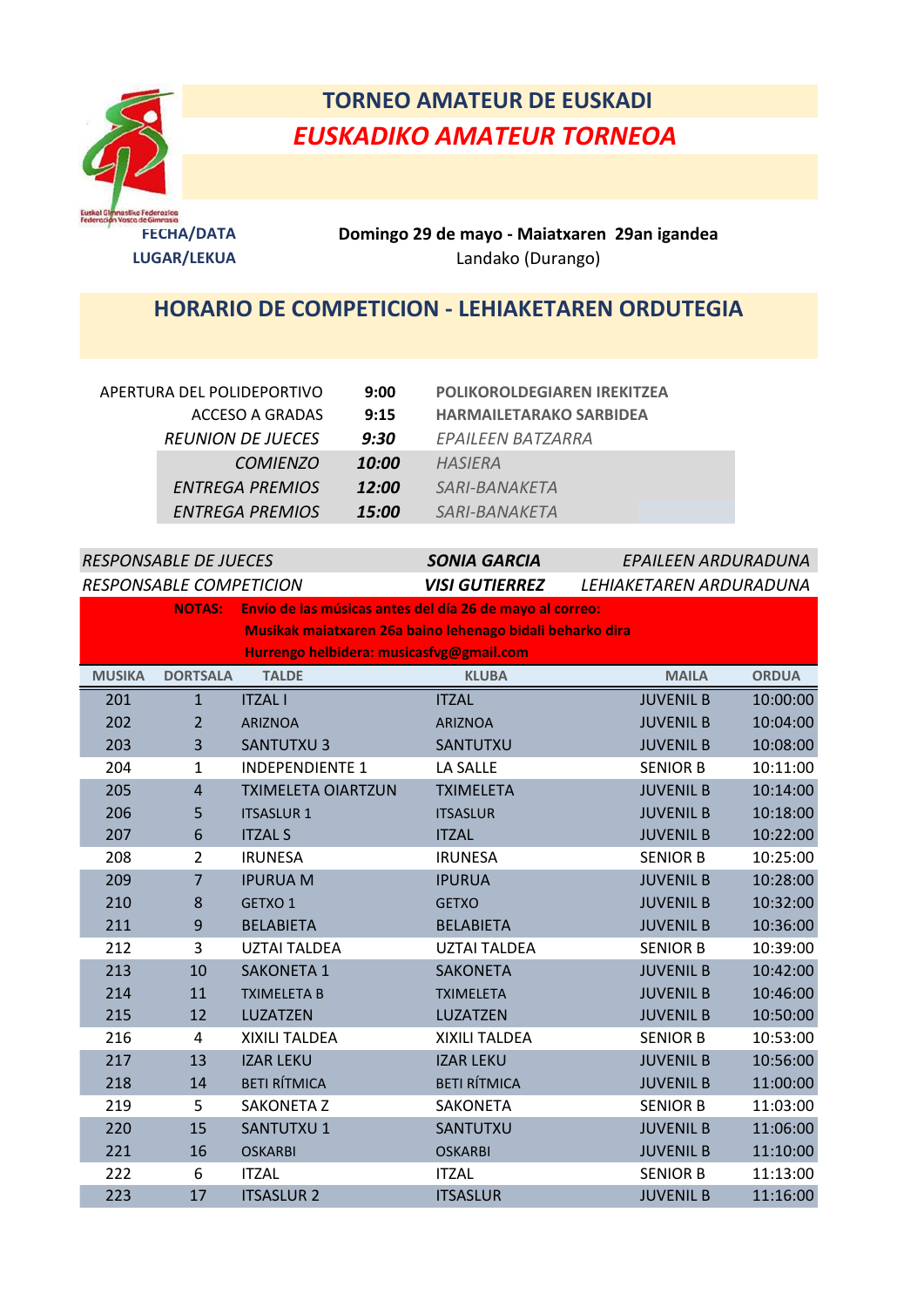| <b>MUSIKA</b>          | <b>DORTSALA</b>  | <b>TALDE</b>             | <b>KLUBA</b>        |               | <b>MAILA</b>     | <b>ORDUA</b> |
|------------------------|------------------|--------------------------|---------------------|---------------|------------------|--------------|
| 224                    | 18               | <b>DONOSTI</b>           | <b>DONOSTI</b>      |               | <b>JUVENIL B</b> | 11:20:00     |
| 225                    | 7                | SANTUTXU 1               | SANTUTXU            |               | <b>SENIOR B</b>  | 11:23:00     |
| 226                    | 19               | <b>IPURUA P</b>          | <b>IPURUA</b>       |               | <b>JUVENIL B</b> | 11:26:00     |
| 227                    | 20               | <b>IRUNESA</b>           | <b>IRUNESA</b>      |               | <b>JUVENIL B</b> | 11:30:00     |
| 228                    | 8                | MIRAGARRI                | <b>MIRAGARRI</b>    |               | <b>SENIOR B</b>  | 11:33:00     |
| 229                    | 21               | <b>ITZAL M</b>           | <b>ITZAL</b>        |               | <b>JUVENIL B</b> | 11:36:00     |
| 230                    | 22               | <b>UZTAI TALDEA</b>      | <b>UZTAI TALDEA</b> |               | <b>JUVENIL B</b> | 11:40:00     |
| 231                    | 9                | <b>BITXIAK</b>           | <b>BITXIAK</b>      |               | <b>SENIOR B</b>  | 11:43:00     |
| 232                    | 23               | <b>TXIMELETA A</b>       | <b>TXIMELETA</b>    |               | <b>JUVENIL B</b> | 11:46:00     |
| 233                    | 24               | <b>SANTUTXU 2</b>        | SANTUTXU            |               | <b>JUVENIL B</b> | 11:50:00     |
| <b>ENTREGA TROFEOS</b> |                  |                          |                     |               |                  |              |
| <b>MUSIKA</b>          | <b>DORTSALA</b>  | <b>GIMNASTA</b>          | <b>KLUBA</b>        | <b>TRESNA</b> | <b>MAILA</b>     | <b>ORDUA</b> |
| 250                    | 1                | <b>MALEN PÉREZ</b>       | <b>IPURUA1</b>      | <b>PELOTA</b> | <b>JUVENIL B</b> | 12:15:00     |
| 251                    | $\overline{2}$   | <b>IRENE OLABARRIETA</b> | <b>IGNIUM</b>       | <b>MAZAS</b>  | <b>JUVENIL B</b> | 12:16:45     |
| 252                    | 3                | <b>NEREA IZAGUIRRE</b>   | SANTUTXU            | PELOTA        | <b>JUVENIL B</b> | 12:18:15     |
| 253                    | $\overline{4}$   | LEIRE RUIZ DE ARBULO     | LUZATZEN            | <b>MAZAS</b>  | <b>JUVENIL B</b> | 12:20:00     |
| 254                    | 5                | SABINA BURCA             | <b>BETI</b>         | <b>PELOTA</b> | <b>JUVENIL B</b> | 12:21:45     |
| 255                    | 6                | <b>JUNE TXURRUKA</b>     | <b>IPURUA</b>       | <b>MAZAS</b>  | <b>JUVENIL B</b> | 12:23:30     |
| 256                    | 7                | <b>MAIDER SEGUROLA</b>   | <b>BETIR1</b>       | PELOTA        | <b>JUVENIL B</b> | 12:25:15     |
| 257                    | $\bf 8$          | <b>OLATZ HERNANDO</b>    | <b>EKILORE</b>      | <b>MAZAS</b>  | <b>JUVENIL B</b> | 12:27:00     |
| 258                    | 9                | <b>MARIA HORCAJO</b>     | <b>IPURUA 2</b>     | <b>PELOTA</b> | <b>JUVENIL B</b> | 12:28:45     |
| 259                    | 10               | <b>UXUE GALDO</b>        | <b>ITZAL</b>        | <b>MAZAS</b>  | <b>JUVENIL B</b> | 12:30:30     |
| 260                    | 11               | <b>ADHARA SEGURADO</b>   | PEÑOTA              | <b>PELOTA</b> | <b>JUVENIL B</b> | 12:32:15     |
| 261                    | 12               | <b>IRAIDE DIAZ</b>       | <b>XIXILI</b>       | <b>MAZAS</b>  | <b>JUVENIL B</b> | 12:34:00     |
| 262                    | 13               | <b>NORA MUJIKA</b>       | <b>IPURUA 3</b>     | <b>PELOTA</b> | <b>JUVENIL B</b> | 12:35:45     |
| 263                    | 14               | <b>IRENE CUADRA</b>      | <b>DANA</b>         | <b>MAZAS</b>  | <b>JUVENIL B</b> | 12:37:30     |
| 264                    | 15               | ELAIA ERRAZQUIN          | <b>IRUNESA</b>      | <b>PELOTA</b> | <b>JUVENIL B</b> | 12:39:15     |
| 265                    | 16               | <b>ANE LACALLE</b>       | LUZATZEN            | <b>MAZAS</b>  | <b>JUVENIL B</b> | 12:41:00     |
| 266                    | 17               | JONE ORTIZ DE SALAZAR    | <b>UZTAI</b>        | <b>PELOTA</b> | <b>JUVENIL B</b> | 12:42:45     |
| 267                    | 18               | <b>ITXAIZ OTÁLVARO</b>   | <b>IPURUA</b>       | <b>MAZAS</b>  | <b>JUVENIL B</b> | 12:44:30     |
| 268                    | 19               | <b>GAROA REBOLLO</b>     | <b>ITZAL L</b>      | PELOTA        | <b>JUVENIL B</b> | 12:46:15     |
| 269                    | 20               | <b>NAROA MONASTERIO</b>  | <b>HARRIGARRI</b>   | <b>MAZAS</b>  | <b>JUVENIL B</b> | 12:48:00     |
| 270                    | 21               | <b>EIDER CEA</b>         | <b>OSKARBI</b>      | <b>PELOTA</b> | <b>JUVENIL B</b> | 12:49:45     |
| 271                    | 22               | <b>LORENA ALDAKO</b>     | <b>IRUNESA</b>      | <b>MAZAS</b>  | <b>JUVENIL B</b> | 12:51:30     |
| 272                    | 23               | LUCÍA BARCIA             | PEÑOTA              | <b>PELOTA</b> | <b>JUVENIL B</b> | 12:53:15     |
| 273                    | 24               | <b>UXUE ETXEBERRIA</b>   | <b>IPURUA 4</b>     | <b>MAZAS</b>  | <b>JUVENIL B</b> | 12:55:00     |
| 274                    | 25               | <b>IZARO GARCIA</b>      | <b>BETIR2</b>       | <b>PELOTA</b> | <b>JUVENIL B</b> | 12:56:45     |
| 275                    | 26               | ANA SÁNCHEZ              | <b>ITZAL S</b>      | <b>MAZAS</b>  | <b>JUVENIL B</b> | 12:58:30     |
| 276                    | 27               | <b>EHARI BERGARA</b>     | SANTUTXU            | PELOTA        | <b>JUVENIL B</b> | 13:00:15     |
| 277                    | $\mathbf{1}$     | <b>IZARO IBARRA</b>      | <b>IPURUA1</b>      | <b>MAZAS</b>  | <b>JUVENIL B</b> | 13:02:00     |
| 278                    | $\overline{2}$   | <b>IRENE OLABARRIETA</b> | <b>IGNIUM</b>       | PELOTA        | <b>JUVENIL B</b> | 13:03:45     |
| 279                    | 3                | NEREA IZAGUIRRE          | SANTUTXU            | <b>MAZAS</b>  | <b>JUVENIL B</b> | 13:05:30     |
| 280                    | 4                | LEIRE RUIZ DE ARBULO     | LUZATZEN            | <b>PELOTA</b> | <b>JUVENIL B</b> | 13:07:15     |
| 281                    | 5                | <b>SABINA BURCA</b>      | <b>BETI</b>         | <b>MAZAS</b>  | <b>JUVENIL B</b> | 13:09:00     |
| 282                    | 6                | <b>JUNE TXURRUKA</b>     | <b>IPURUA</b>       | <b>PELOTA</b> | <b>JUVENIL B</b> | 13:10:45     |
| 283                    | $\overline{7}$   | <b>EMMA CUENDE</b>       | <b>BETIR1</b>       | <b>MAZAS</b>  | <b>JUVENIL B</b> | 13:12:30     |
| 284                    | 8                | <b>OLATZ HERNANDO</b>    | <b>EKILORE</b>      | <b>PELOTA</b> | <b>JUVENIL B</b> | 13:14:15     |
| 285                    | $\boldsymbol{9}$ | <b>IRATI ANDRINUA</b>    | <b>IPURUA 2</b>     | <b>MAZAS</b>  | <b>JUVENIL B</b> | 13:16:00     |
| 286                    | 10               | <b>UXUE GALDO</b>        | <b>ITZAL</b>        | PELOTA        | <b>JUVENIL B</b> | 13:17:45     |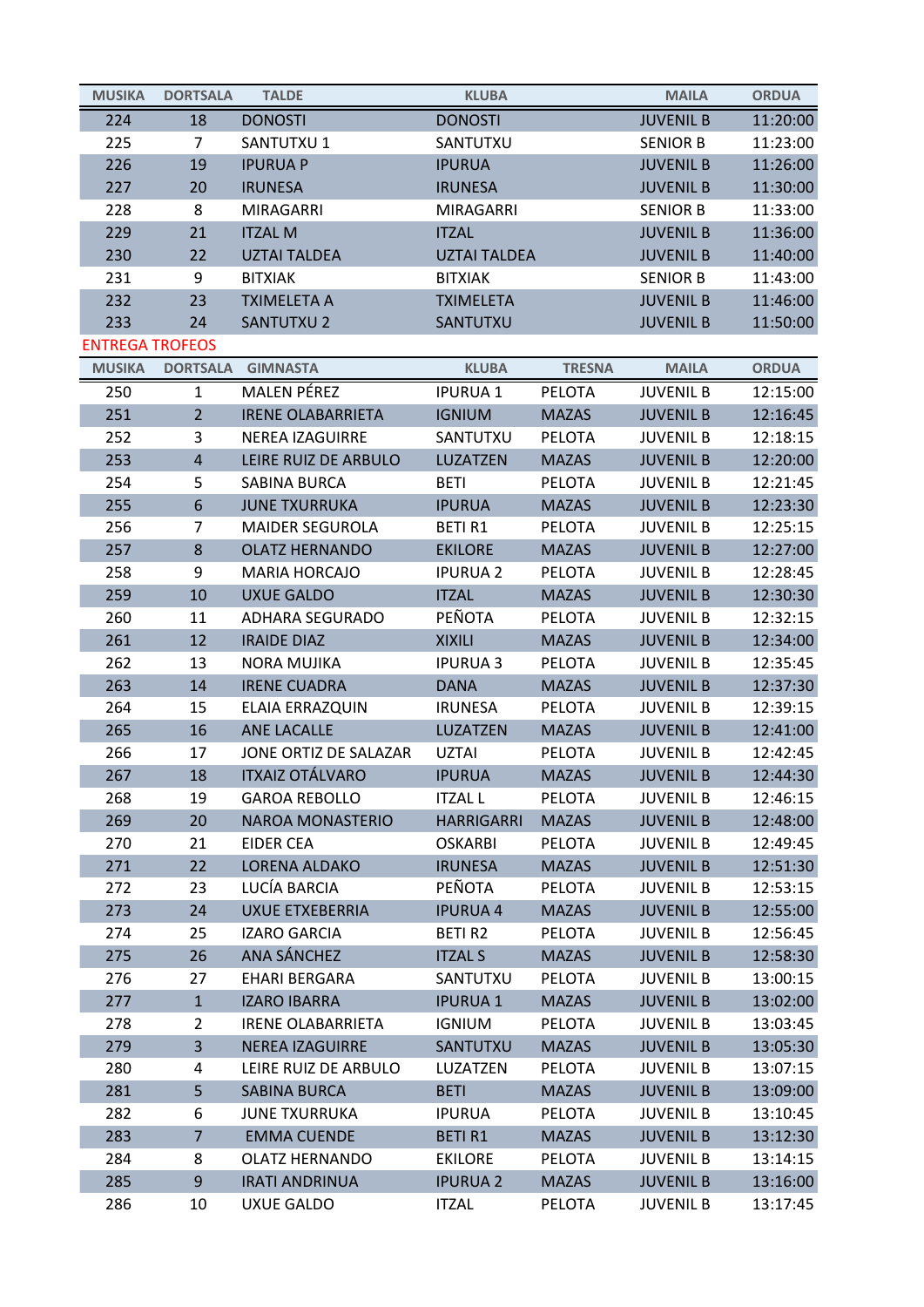| <b>MUSIKA</b> | <b>DORTSALA</b> | <b>GIMNASTA</b>                | <b>KLUBA</b>      | <b>TRESNA</b> | <b>MAILA</b>     | <b>ORDUA</b> |
|---------------|-----------------|--------------------------------|-------------------|---------------|------------------|--------------|
| 287           | 11              | <b>ADHARA SEGURADO</b>         | PEÑOTA            | <b>MAZAS</b>  | <b>JUVENIL B</b> | 13:19:30     |
| 288           | 12              | <b>IRAIDE DIAZ</b>             | <b>XIXILI</b>     | <b>PELOTA</b> | <b>JUVENIL B</b> | 13:21:15     |
| 289           | 13              | <b>JHOSELIN PADILLA</b>        | <b>IPURUA 3</b>   | <b>MAZAS</b>  | <b>JUVENIL B</b> | 13:23:00     |
| 290           | 14              | <b>IRENE CUADRA</b>            | <b>DANA</b>       | <b>PELOTA</b> | <b>JUVENIL B</b> | 13:24:45     |
| 291           | 15              | ELAIA ERRAZQUIN                | <b>IRUNESA</b>    | <b>MAZAS</b>  | <b>JUVENIL B</b> | 13:26:30     |
| 292           | 16              | ANE LACALLE                    | LUZATZEN          | <b>PELOTA</b> | <b>JUVENIL B</b> | 13:28:15     |
| 293           | 17              | JONE ORTIZ DE SALAZAR          | <b>UZTAI</b>      | <b>MAZAS</b>  | <b>JUVENIL B</b> | 13:30:00     |
| 294           | 18              | <b>ITXAIZ OTÁLVARO</b>         | <b>IPURUA</b>     | <b>PELOTA</b> | <b>JUVENIL B</b> | 13:31:45     |
| 295           | 19              | <b>ALAIA YEREGUI</b>           | <b>ITZAL L</b>    | <b>MAZAS</b>  | <b>JUVENIL B</b> | 13:33:30     |
| 296           | 20              | NAROA MONASTERIO               | HARRIGARRI        | PELOTA        | <b>JUVENIL B</b> | 13:35:15     |
| 297           | 21              | <b>EIDER CEA</b>               | <b>OSKARBI</b>    | <b>MAZAS</b>  | <b>JUVENIL B</b> | 13:37:00     |
| 298           | 22              | LORENA ALDAKO                  | <b>IRUNESA</b>    | PELOTA        | <b>JUVENIL B</b> | 13:38:45     |
| 299           | 23              | LUCÍA BARCIA                   | <b>PEÑOTA</b>     | <b>MAZAS</b>  | <b>JUVENIL B</b> | 13:40:30     |
| 300           | 24              | NIDIA OLASOLO                  | <b>IPURUA 4</b>   | <b>PELOTA</b> | <b>JUVENIL B</b> | 13:42:15     |
| 301           | 25              | <b>NAHIA ORTIZ</b>             | <b>BETIR2</b>     | <b>MAZAS</b>  | <b>JUVENIL B</b> | 13:44:00     |
| 302           | 26              | LUCIA VILLACIÁN                | <b>ITZAL S</b>    | <b>PELOTA</b> | <b>JUVENIL B</b> | 13:45:45     |
| 303           | 27              | <b>EHARI BERGARA</b>           | SANTUTXU          | <b>MAZAS</b>  | <b>JUVENIL B</b> | 13:47:30     |
| 304           | 1               | <b>NEREA ECHARRI</b>           | <b>HERNANI</b>    | <b>ARO</b>    | <b>SENIOR B</b>  | 13:49:15     |
| 305           | $\overline{2}$  | PAULA MAZA                     | <b>DISTIRAK</b>   | <b>CINTA</b>  | <b>SENIOR B</b>  | 13:51:00     |
| 306           | 3               | <b>IZARO CANGA</b>             | BETI <sub>1</sub> | <b>ARO</b>    | <b>SENIOR B</b>  | 13:52:45     |
| 307           | $\overline{4}$  | PAULA MARTÍNEZ                 | <b>LOKE</b>       | <b>CINTA</b>  | <b>SENIOR B</b>  | 13:54:30     |
| 308           | 5               | <b>UNAI ORMECHEA</b>           | <b>MIRAGARRI</b>  | <b>ARO</b>    | <b>SENIOR B</b>  | 13:56:15     |
| 309           | 6               | <b>OIHANE GARCIA</b>           | <b>BAGARE</b>     | <b>CINTA</b>  | <b>SENIOR B</b>  | 13:58:00     |
| 310           | 7               | YOLANDA OLAIZOLA               | <b>IZAR LEKU</b>  | <b>ARO</b>    | <b>SENIOR B</b>  | 13:59:45     |
| 311           | $\bf 8$         | <b>ALICIA ETXANIZ</b>          | <b>ARIZNOA</b>    | <b>CINTA</b>  | <b>SENIOR B</b>  | 14:01:30     |
| 312           | 9               | OIHANE EGAÑA                   | XIXILI 1          | <b>ARO</b>    | <b>SENIOR B</b>  | 14:03:15     |
| 313           | 10              | <b>AMAIUR SALABERRIA</b>       | <b>IRUNESA</b>    | <b>CINTA</b>  | <b>SENIOR B</b>  | 14:05:00     |
| 314           | 11              | <b>NEREA ZUBIETA</b>           | SAKONETA          | <b>ARO</b>    | <b>SENIOR B</b>  | 14:06:45     |
| 315           | 12              | <b>AMAIA FERNANDEZ</b>         | PEÑOTA            | <b>CINTA</b>  | <b>SENIOR B</b>  | 14:08:30     |
| 316           | 13              | AITZIBER ARENAZA               | <b>EKILORE</b>    | ARO           | <b>SENIOR B</b>  | 14:10:15     |
| 317           | 14              | <b>RUTH GARCÍA</b>             | <b>ITZAL 1</b>    | <b>CINTA</b>  | <b>SENIOR B</b>  | 14:12:00     |
| 318           | 15              | <b>ELISA TALLON</b>            | <b>ITSASLUR</b>   | ARO           | <b>SENIOR B</b>  | 14:13:45     |
| 319           | 16              | <b>SARA SENDINO</b>            | <b>UZTAI</b>      | <b>CINTA</b>  | <b>SENIOR B</b>  | 14:15:30     |
| 320           | 17              | NAREA BERGARA                  | SANTUTXU 1        | <b>ARO</b>    | <b>SENIOR B</b>  | 14:17:15     |
| 321           | 18              | <b>JUNE CLEMENTE</b>           | <b>HERNANI</b>    | <b>CINTA</b>  | <b>SENIOR B</b>  | 14:19:00     |
| 322           | 19              | <b>ARIANNA BURGOS</b>          | <b>ARIZNOA</b>    | <b>ARO</b>    | <b>SENIOR B</b>  | 14:20:45     |
| 323           | 20              | <b>AINHOA PRIETO</b>           | <b>IRUNESA</b>    | <b>CINTA</b>  | <b>SENIOR B</b>  | 14:22:30     |
| 324           | $\mathbf{1}$    | <b>NEREA ECHARRI</b>           | <b>HERNANI</b>    | <b>CINTA</b>  | <b>SENIOR B</b>  | 14:24:15     |
| 325           | $\overline{2}$  | PAULA MAZA                     | <b>DISTIRAK</b>   | ARO           | <b>SENIOR B</b>  | 14:26:00     |
| 326           | $\overline{3}$  | ZURIÑE BALZA DE VALLEJO BETI 1 |                   | <b>CINTA</b>  | <b>SENIOR B</b>  | 14:27:45     |
| 327           | 4               | PAULA MARTÍNEZ                 | LOKE              | ARO           | <b>SENIOR B</b>  | 14:29:30     |
| 328           | 5               | <b>UNAI ORMECHEA</b>           | <b>MIRAGARRI</b>  | <b>CINTA</b>  | <b>SENIOR B</b>  | 14:31:15     |
| 329           | 6               | <b>OIHANE GARCIA</b>           | <b>BAGARE</b>     | <b>ARO</b>    | <b>SENIOR B</b>  | 14:33:00     |
| 330           | $\overline{7}$  | YOLANDA OLAIZOLA               | <b>IZAR LEKU</b>  | <b>CINTA</b>  | <b>SENIOR B</b>  | 14:34:45     |
| 331           | 8               | <b>ALICIA ETXANIZ</b>          | ARIZNOA           | ARO           | <b>SENIOR B</b>  | 14:36:30     |
| 332           | $9\,$           | AINHOA EGAÑA                   | XIXILI 1          | <b>CINTA</b>  | <b>SENIOR B</b>  | 14:38:15     |
| 333           | 10              | AMAIUR SALABERRIA              | <b>IRUNESA</b>    | <b>ARO</b>    | <b>SENIOR B</b>  | 14:40:00     |
| 334           | 11              | <b>NEREA ZUBIETA</b>           | <b>SAKONETA</b>   | <b>CINTA</b>  | <b>SENIOR B</b>  | 14:41:45     |
| 335           | 12              | AMAIA FERNANDEZ                | PEÑOTA            | ARO           | <b>SENIOR B</b>  | 14:43:30     |